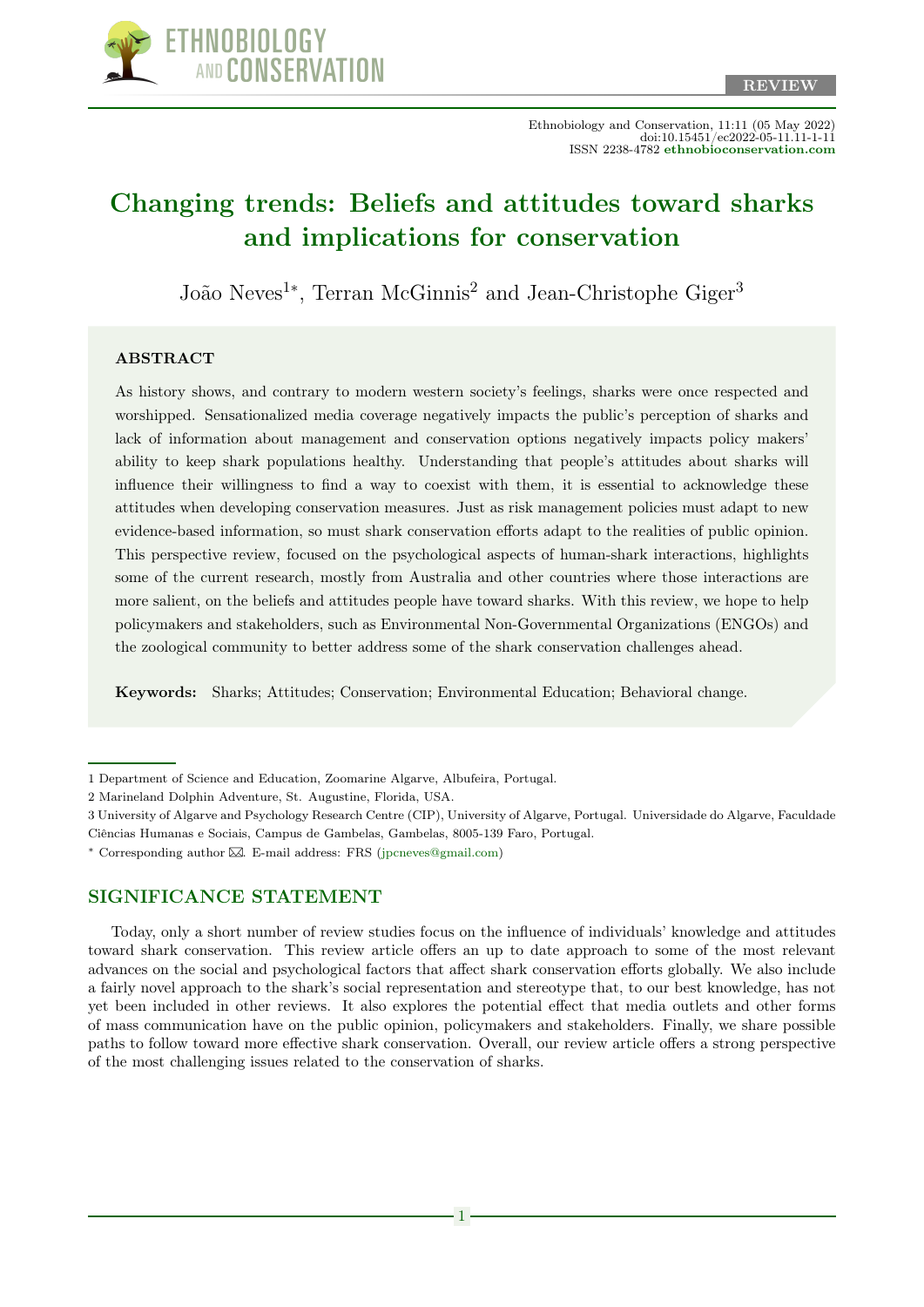## INTRODUCTION

Early scientific classification and description of sharks started in Ancient Greece, but it was only in the 20th century that sound scientific knowledge progressed (Castro, 2013). Starting with the mere identification of shark species, knowledge increased to detailed descriptions of their anatomy, biology, physiology and behavior (Castro, 2013). Mostly due to the research funding from the US Office of Naval Research between 1950 and 1980, knowledge on shark biology, sensory mechanisms and behavior grew considerably, enabling a more biological and myth-free appreciation of these fish and an understanding of their importance to a balanced ecosystem (Castro, 2013). This trend shift has greatly influenced the scientific community and sharks are now subject to a wide array of research approaches which may lead to an equally wide array of publications which can help to broaden the public's perception. Ranging from biological to social sciences, sharks are now a recurring theme in academic journals, news bulletins, movies and documentaries (for a review, see Pepin-Neff, 2019).

The purpose of this essay is to present some of the current relevant topics and areas that help us better understand the social framework of sharks and its consequences for conservation efforts. By highlighting some of the most recent literature on public perception and management of sharks, we explore factors such as media influence, policy management, knowledge and attitudes toward sharks, as well as, for the first time, the stereotypical traits of the shark that affect public opinion and shark conservation. While public prejudice toward sharks, enhanced by inaccurate media reporting, is detrimental to future shark survival and current conservation efforts, history shows us that perceptions can be changed. In centuries passed, marine mammals - now revered and loved - were once vilified. As our feelings toward these animals changed, so did our motivation to protect them.

#### Current conservation status

Today, shark populations face the threat of extinction worldwide due to many factors, such as overfishing driven by the high demand for shark fins (Dulvy et al., 2014). By-catch fishing, where sharks are caught as a non-target species, recreational fishing, fishing for the cosmetic or health supplement industry or destruction of habitat are amongst other real and current threats to sharks. Removing sharks in an unsustainable way, either through targeted fishing or bycatch, will result in cascading effects in the trophic structure of the entire ocean (McCauley et al., 2010; Estes et al., 2011). As shark populations decrease,

ocean biodiversity diminishes leading to a decrease in fish stocks. Since we, as humans, increasingly depend on fish as a protein source, any decrease in the availability of these animals has a global effect on world nutrition (FAO, 2014). Although there is a general lack of reliable reporting on the number of sharks caught annually, according to the Food and Agriculture Organization (FAO), shark fisheries worldwide increased threefold between 1950 and 2000, reaching a peak of 888,000 tons per year. Since then, a decreasing trend can be observed with about 11% fewer catches in 2014, although this decline was not directly related to fisheries management (Davidson et al., 2015). In fact, this decrease was mostly due to fishing pressure and ecosystem attribute measures. Despite this decrease in shark catches, an increasing number of shark species are already listed as endangered according to the International Union for Conservation of Nature (IUCN). By 2009, around 24% of shark species were considered to be endangered by the IUCN Red List (Dulvy et al., 2014). More recently, Pacoureau and colleagues (2021) showed a dramatic 71% decrease in the world population of sharks and ocean rays since 1970. Due to an 18-fold increase in fishing pressure throughout the last decades, 75% of all sharks and rays are at risk of extinction.

## From a distant reality to a close threat

Public perception, especially in the last decades, has greatly contributed to this negative decline in shark populations. Although public sentiment and species decline may seem disconnected, the indirect influence of the public's negative perception of sharks has led to an overall vilification of these animals and subsequent anthropogenic threats on their survival.

Once upon a time, in a not so distant past, when the coastal areas began being used for recreational activities, myths and stories about marine life, told from generation to generation did not compromise the interest in playful exploration of the marine ecosystems. Indeed, throughout the 20th century, several authors described the general perception of sharks as opposite to the dangerous animals we now observe (Coppleson, 1958; Cortney, 1962; Whitley, 1940). It was probably the movie 'Jaws' (1975), commonly referenced as a turning point in the western perception of sharks, that massively influenced the public's perception about sharks with a worldwide ripple effect. Shark fear spread around the world and this apparent phobia conditioned bathers and beach goers' behaviors, afraid to get in the water because of the potential danger underwater. The media was quick to take advantage of the public's reaction and continued to exacerbate this fear of sharks because of the popularity and enthusiastic response to stories about supposed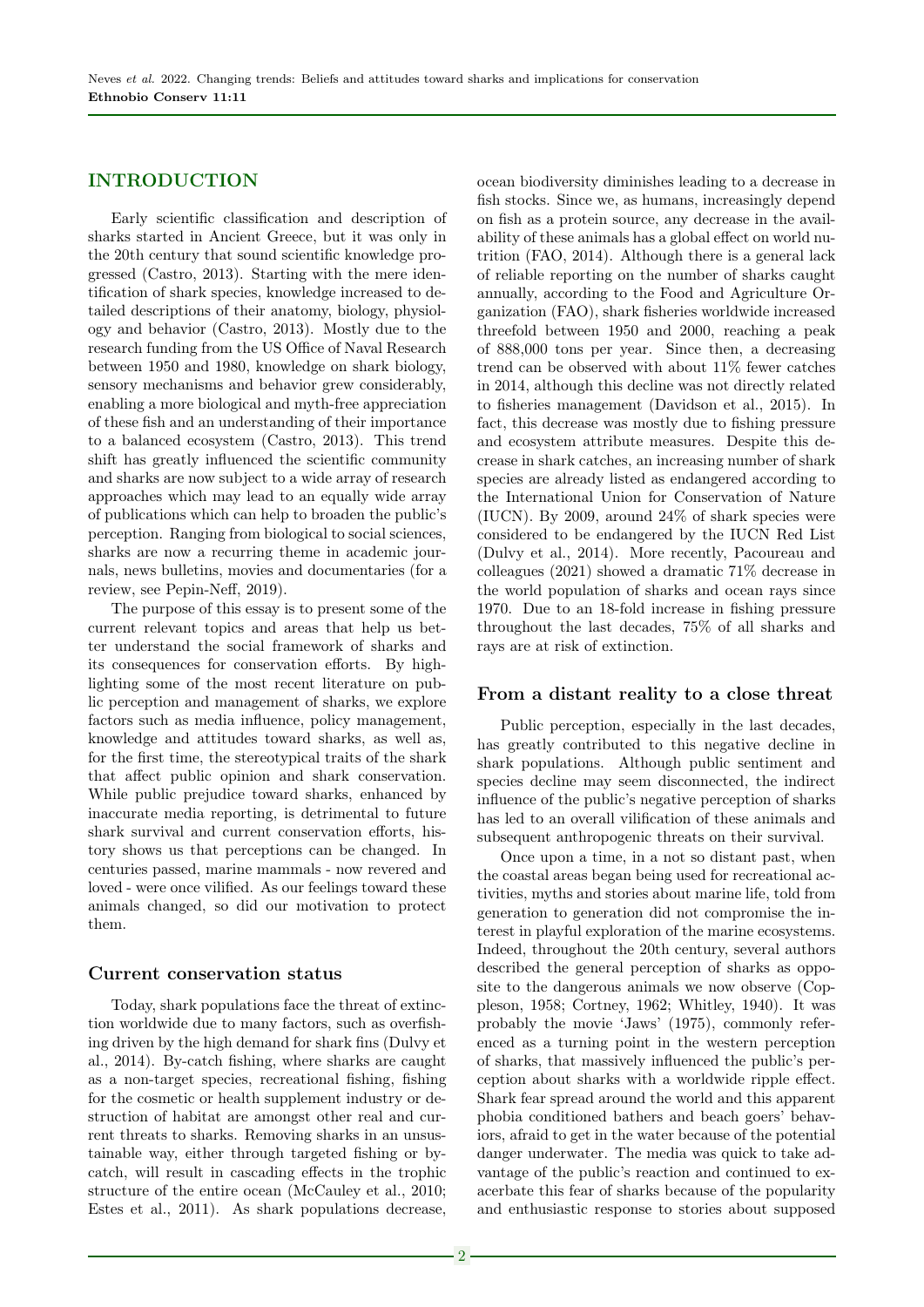"shark attacks".

## Media as a key stakeholder in the shark's public image

Even though public perceptions are not shaped exclusively by the media, it is commonly accepted that the media does play an important role in the public's attitude towards a specific topic. The media often shapes public debate in terms of setting agendas and focusing the public's interest, limiting the information with which audiences understand particular subjects and removing alternative thoughts from public debate. This was confirmed by McCagh et al. (2015) by studying the influence of the media on the development of the management of the presence of sharks on the coast of Australia. Results showed that, although media-directed public pressure apparently influenced the decision to implement mitigation measures (safety nets), culling of shark populations in an effort to protect people did not have the public's support. The authors also identified several dissonances in media coverage (use of emotive language about man-shark incidents; use of two opposing framings: anthropocentric and conservation) that contributed to the public's perception of ineffective management, stressing the importance of rethinking the communication, and involving the population, researchers and stakeholders in the strategic design. Sabatier and Huveneers (2018) study also reinforced this idea of media 'attempting' to shape public opinion, by looking at the way media reported events of contact between sharks and humans between 2011 and 2013 in Australia. By analyzing over 350 articles published in popular newspapers before and after a series of six fatal attacks, the media framework tended to exaggerate public anxiety about the presence of sharks (e.g., "Sarah Kate Whiley, 21, mauled to death by up to three bull sharks off North Stradbroke Island (Qld)."). The results obtained reinforced the idea of the need for government agencies, the scientific community and the media to work closer together on communication, in order to provide concrete and effective advice and information about the biology and behavior of sharks. Hardiman and colleagues (2020) found similar results when surveying the content of four major newspapers in Australia, during a period of record human-shark interactions in 2015, resulting in just two fatalities within the study period. As the authors highlight, the news content was strongly focused on the negative aspects of these interactions. Among the 309 articles analyzed, most were markedly anthropocentric, with around 90% emphasizing, in one way or another, the risk to humans from sharks and with negligible mention to shark conservation. Also worth mentioning, accompanying photographs pictured human 'victims'

or 'dangerous taxa'. Of 70% of all studied articles with at least one photograph, almost half featured sharks and within these, a marked predominance of images of the Great White was noted. As information now comes to people through social media, as well as more traditional methods, scientists are beginning to take the stage and make use of social media channels, like Twitter and Facebook, to reach out to an increasingly broader public (Parsons et al., 2014; Côté & Darling, 2018; Kidd et al., 2018). With sound and realistic information about threatened species, many scientists are now betting on this parallel source of information to reach out and nudge those who may later take a stand to counteract misinformed narratives. Le Busque et al. (2019) analyzed the content and themes of 2,643 Facebook posts by 100 Australian media outlets in 2016. Selected media outlets corresponded to the most frequently read newspapers, radio stations with the largest audiences and television free-to-view "news" and "current affair" genre programs. Around  $76\%$  (2,018) of all posts and 35,553 users' comments, were shark-related and included in the study analysis. Only 49 (out of 366) days did not include news in any way associated with sharks, which denotes the abundance of the theme in Australia's news scene. At the global scale, a total of just 95 reported human-shark interactions happened that year (26 in Australia and 69 elsewhere), but they accounted for 76% of the social media posts (from a total of 2,643) and 87% of the year's media posts (from a total of 40,373 posts). Of the 19 shark-related identified themes, human-shark interactions were the most common theme in the Facebook posts, comprising close to half (45.6%) of the overall posts. Interestingly, the information collected from the users' comments, as a way to understand the general public's reaction to the specific media theme, showed a general fear towards the ocean, even though most users expressed that they were not in favor of aggressive mitigation techniques, such as drum-lines or culling. Following this last study, Le Busque et al. (2021a) strived to understand what impact media messaging has on people's risk perception, acceptance of sharks, blame towards sharks, and preferred methods for reducing shark interactions. Four different types of media headlines were tested for their influence: non-shark attack: e.g., 'Extremely rare megamouth shark caught in Japan'; non-intent: e.g., 'Shark attack: Shark Mistakes surfer for seal'; statistics: e.g. 'Taking a selfie on a cliff is more risky than a shark attack, says academic. Zoo tries to save shark's reputation'; and sensationalism: e.g., 'Stay out of the water. Shark attacks have hit a record high around the world and experts say the number is set to rise'. Although the authors found no significant differences in any of the measured items (risk perception, acceptance of sharks, blame towards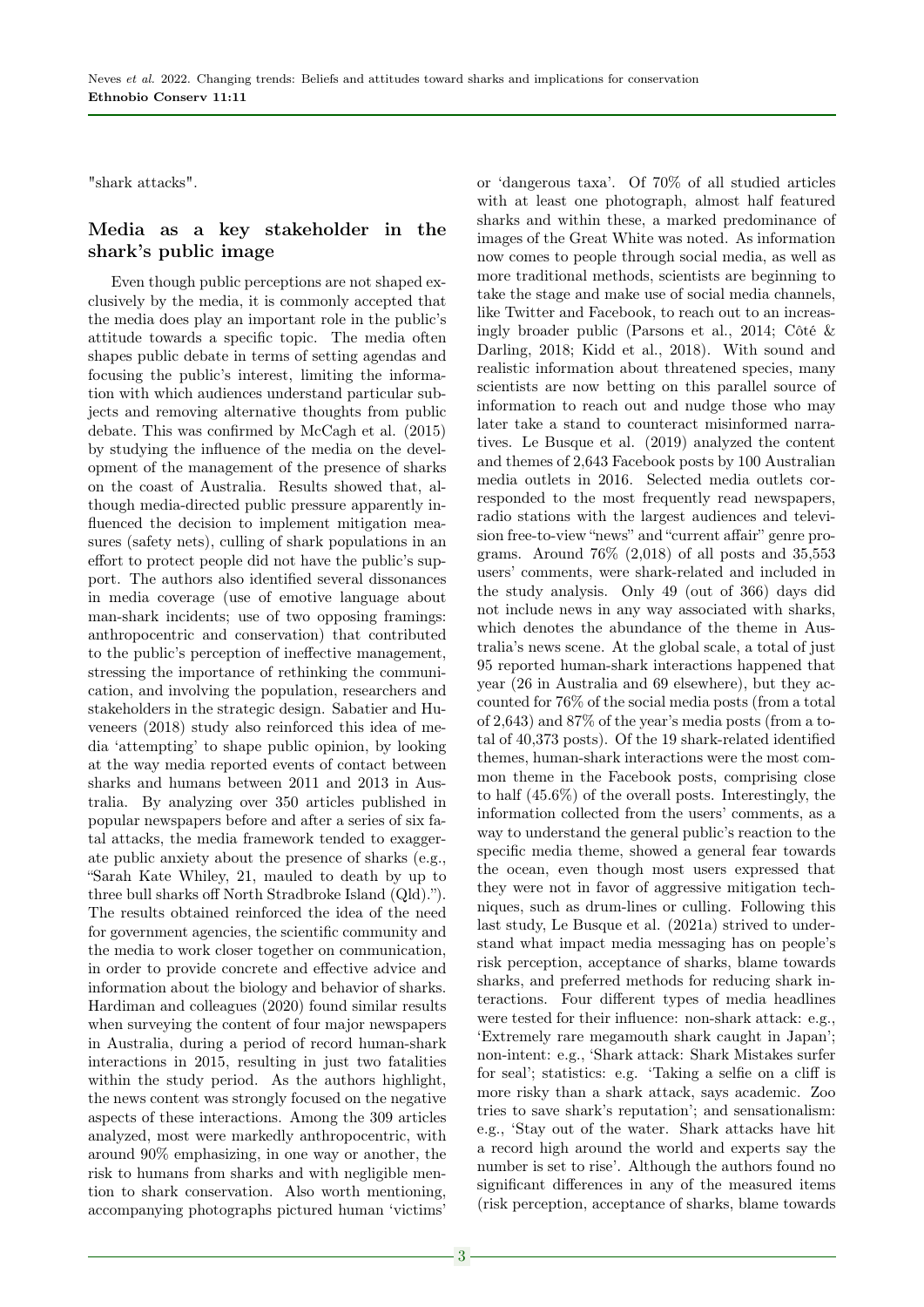sharks, and mitigation preferences) between pre and post exposure to the headlines, the participants' associated thoughts of the media approach and sharks in general confirmed their belief that the media usually portrays sharks negatively, using terms such as 'monsters', 'savages' and 'mindless killers', intentionally evoking fear emotions and exaggerating stories for sensationalism. Ostrovski and colleagues (2021), through the application of an online questionnaire, asked 354 Brazilian citizens about their perceptions of sharks, including media influence. Results confirmed what was previously found in other studies, i.e., respondents pointed to media, such as films, news or documentaries, as a source of fear and negative influence on their perception.

## Stereotypes, attitudes and knowledge

The last two decades showed a growing number of research efforts focused on acknowledging the people's current perceptions toward sharks, hoping to better understand the social cognitions behind the shark's reputation. Knowledge of the public's attitudes towards animals not only influences coexistence between the two but is also an essential factor in the implementation of applicable and effective conservation and mitigation measures (Batt, 2009). Like Kretser et al. (2009) points out, in the context of the conflict between wildlife and man, acknowledging attitudes is crucial. As such, an honest and complete understanding of what psychological drivers affect the public's behavior toward sharks will allow conservation actors to create effective campaigns and efforts. Although the shark is considered one of the 20 most charismatic animals according to Albert et al. (2018), current narratives continue to associate negative connotations that affirm the idea of the ruthless and voracious predator (Muter et al., 2013; Neff & Hueter, 2013).

## A gendered, mixed stereotype

Overall, plenty of knowledge on the peoples' attitudes toward sharks has emerged over the last two decades. To date, various quantitative and qualitative methods have been used to study attitudes towards sharks or shark conservation including the general knowledge about sharks (Friedrich et al., 2014), attitudes toward sharks (Thompson & Mintzes, 2002; Acuña-Marrero et al., 2018), conceptual maps (Thompson & Mintzes, 2002), content analysis of websites (e.g., Discussion board, see Shiffman et al., 2017), newspapers (Boissonneault, 2011; Boissonneault et al., 2005) and movies (Rugen, 2013), people's fear of sharks (Le Busque et al., 2021b) and finally analysis of children's drawings and interviews (Neves & Monteiro, 2014).

To our knowledge, not much research has been done on detailing the stereotype of the shark, except from two recent studies by Neves et al. (2021a). In one study, the authors found the shark to be associated with a stereotypical gendered perception, i.e., mostly perceived as a masculine social object (Neves et al., 2021). The authors highlight the possible connection to the social approach which posits that men and women are socialized to endorse and valorize stereotypical gender roles. Males are usually depicted as more competent (e.g., active, independent, egotistic and action-oriented) and female as more social (e.g., passive, dependent, generous and family careoriented). Thus, sharks being seen as highly agentic and less communal animals may carry with them those same expected stereotypical social roles associated with males. In one other study (Neves et al., 2021a), the shark was found to fit in the threateningawe/predator stereotype (high competence and low warmth), a mixed-stereotype associated with admiration, fear and avoidance or harmful behaviors, as previously found by Sevillano and Fiske (2016) for other animals such as lions or bears. Animals associated with such mixed stereotypes usually evoke respect and fear because of their perceived high competence (e.g., aggressiveness, dominance), but also hold our attention and admiration due to other traits such as beauty, intelligence, determination, etc. (Sevillano & Fiske, 2016). This newly published work highlighting the similarities between our stereotypes of sharks and our stereotypes of male gender (powerful, selfcentered, antisocial) may be a critical point in understanding our perceptions and also in controlling them. Is there a possibility that conservationists and educators using mascot sharks showing warmth related traits as teaching tools could help to reassign our perceptions of sharks from the stereotype of dominant and aggressive animals to a warm and social stereotype from the very early stages of education? To our best knowledge, this has not yet been a subject for research.

## Education and gender-related attitudes

Thomson and Mintzes (2002) were the first to adapt Kellert's Attitudinal Inventory for sharks with regard to education and gender and the identified parallels have been confirmed in subsequent studies (Garla et al. 2015, Tsoi et al. 2016). Higher knowledge was consistent with greater scientific and naturalistic attitudes and lower utilitarian and negative attitudes. Females were significantly more moralistic and significantly less naturalistic and utilitarian than males. Also, personal experience with sharks, pro-environmental attitudes and exposure to specific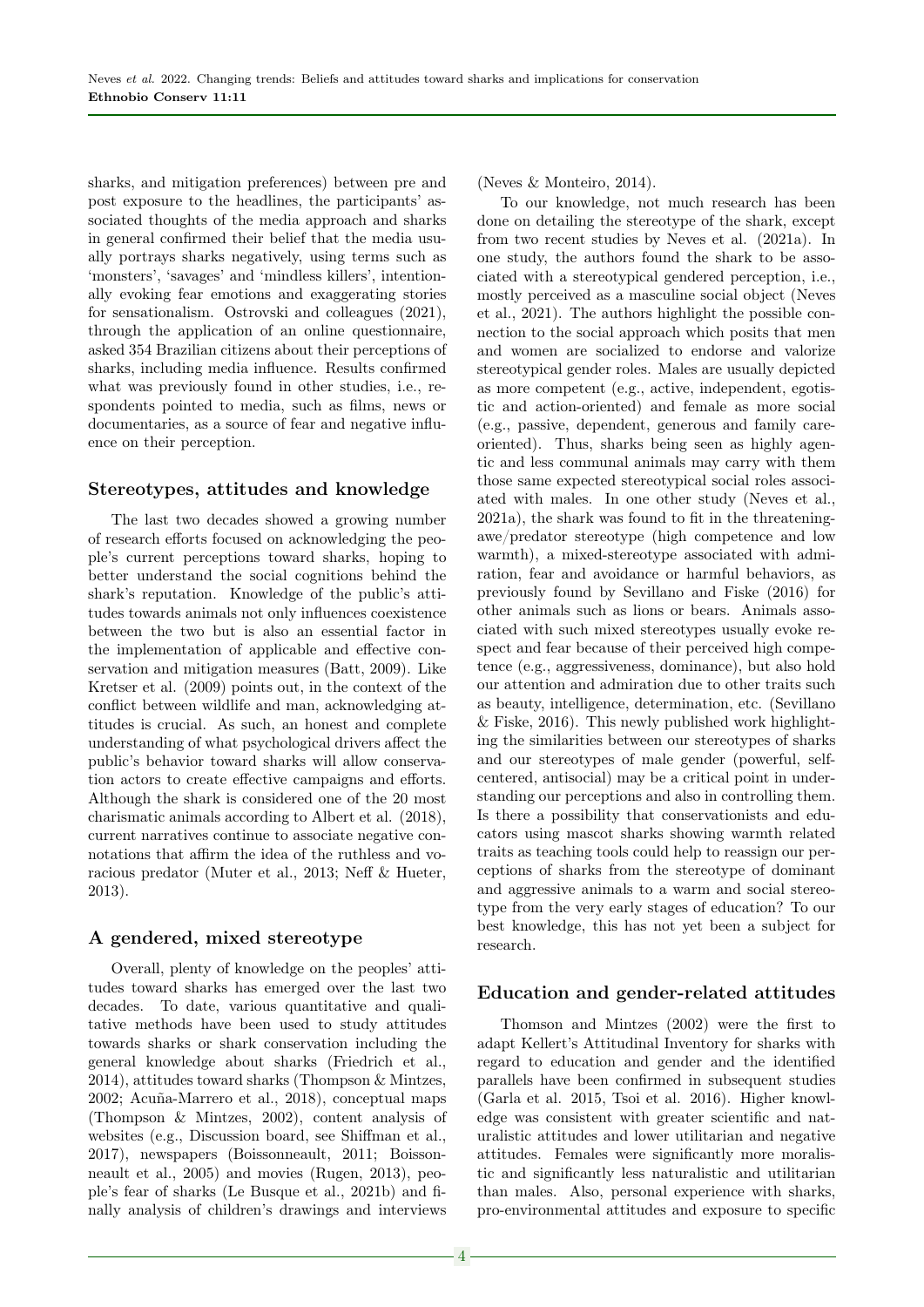media coverage, with a relatively high profile of conservation messaging, proved to be relevant factors for a positive image of sharks.

More recently, Lucrezi et al. (2019) searched for the attitudes and perceptions toward sharks of beachgoers in South Africa. They found that basic knowledge of sharks positively influences attitudes and reduces the perceived risk they pose. Half of the participants who learned about sharks when children, criticized current shark media framing and folk culture.

For these authors, educating the general public on basic knowledge about sharks should be a first step to influence their attitudes and behaviors. Three main challenges related to this step were drawn from this study: reducing the 'distance' between people and sharks, including more information about sharks through school education and addressing misinformation and misbelief toward sharks.

## Biased policy management

Human-shark interactions are considered low probability / high consequence events so any incidents will attract substantial media attention for short periods of time, greatly affecting the general perception of these animals. This, just as mentioned before, influences government policy responses which tend to magnify fear messages, influenced by feelings about the idea of a given outcome rather than the reality of its occurrence. This apparent knee-jerk policymaking in reaction to anecdotal situations of human-shark interactions is now being questioned in its effectiveness by that same public opinion which policymakers want to influence (Neff & Yang, 2013; Gibbs & Warren, 2015).

By incorrectly citing facts, presenting them out of context or from unknown sources, and even the existence of coverage bias on specific topics, simplified or inaccurate information about sharks in the media is affecting people's understanding of the real problem sharks face today. In fact, people ill-informed about threats and solutions can condition successful conservation projects that already exist through the active acceptance of wrong policies (without confirmation from science-based information) or by voting for policies that support the wrong strategies. This general misunderstanding was confirmed by Shiffman et al. (2020) through the study of the mainstream media aimed at understanding if the layperson could actually learn about sound and factual shark conservation through mainstream media.

Policyholders also seem to be negatively influenced by the media. This was confirmed by Neff (2015) who studied the way in which several Australian political actors used movie narratives to influence risk management measures after shark accidents. Through an

analysis of political decisions for risk management after shark accidents between 2000 and 2014, the author concluded that many of the political speeches, and inherent legal consequences, were aligned with cinematic narratives rather than based on scientific evidence.

## Mitigation measures and public acceptance

Even after the occurrence of human-shark interactions, the implementation of risk management strategies may well be an overestimated narrative by policyholders as a safeguard to beachgoers.

Neff and Yang (2013) studied the attitudes, before and after shark accidents, among residents of two coastal cities in South Africa, cities with a history of continuous presence of Great White Sharks on the coast. The results obtained demonstrated that both levels of pride in the local wildlife, as well as confidence in the safety measures in force did not change after shark attacks. This was the first study that dissociated attitudes towards the occurrence of shark accidents, questioning the narratives commonly used by the media and governments to manage risk situations at the expense of shark lives. It also demonstrated that it is possible to assume that shark attacks do not always produce negative emotional responses, confirming that a strategy of general information on behaviors and preventive measures can be more effective than directly negative measures for shark populations.

Gibbs and Warren (2015) studied the attitudes of ocean users in Australia when they encountered sharks and about the mitigation measures imposed, namely the directed killing of sharks. Results showed that these ocean users showed a positive attitude towards sharks, being aware of the need for personal experience adjusted to the associated risk. Most were opposed to the mitigation measures based on direct killing, supporting instead more research and education focused on shark behavior in order to understand and accept the risks associated with using the ocean. In accordance with these findings, Pepin-Neff and Wynter (2018) studied the public attitudes and risk management preferences after shark accidents, in 2015 and 2016, in two Australian cities. Even after serious accidents resulting in deaths, study participants showed they preferred non-lethal shark risk management policies, stressing that the attacks would have been accidental rather than intentional. According to the authors, the Australian public seems to have a more equitable perception of sharks with fish than sea monsters, considering the sensationalist language of "shark attacks", often adopted by political leaders.

Despite the growing scientific evidence showing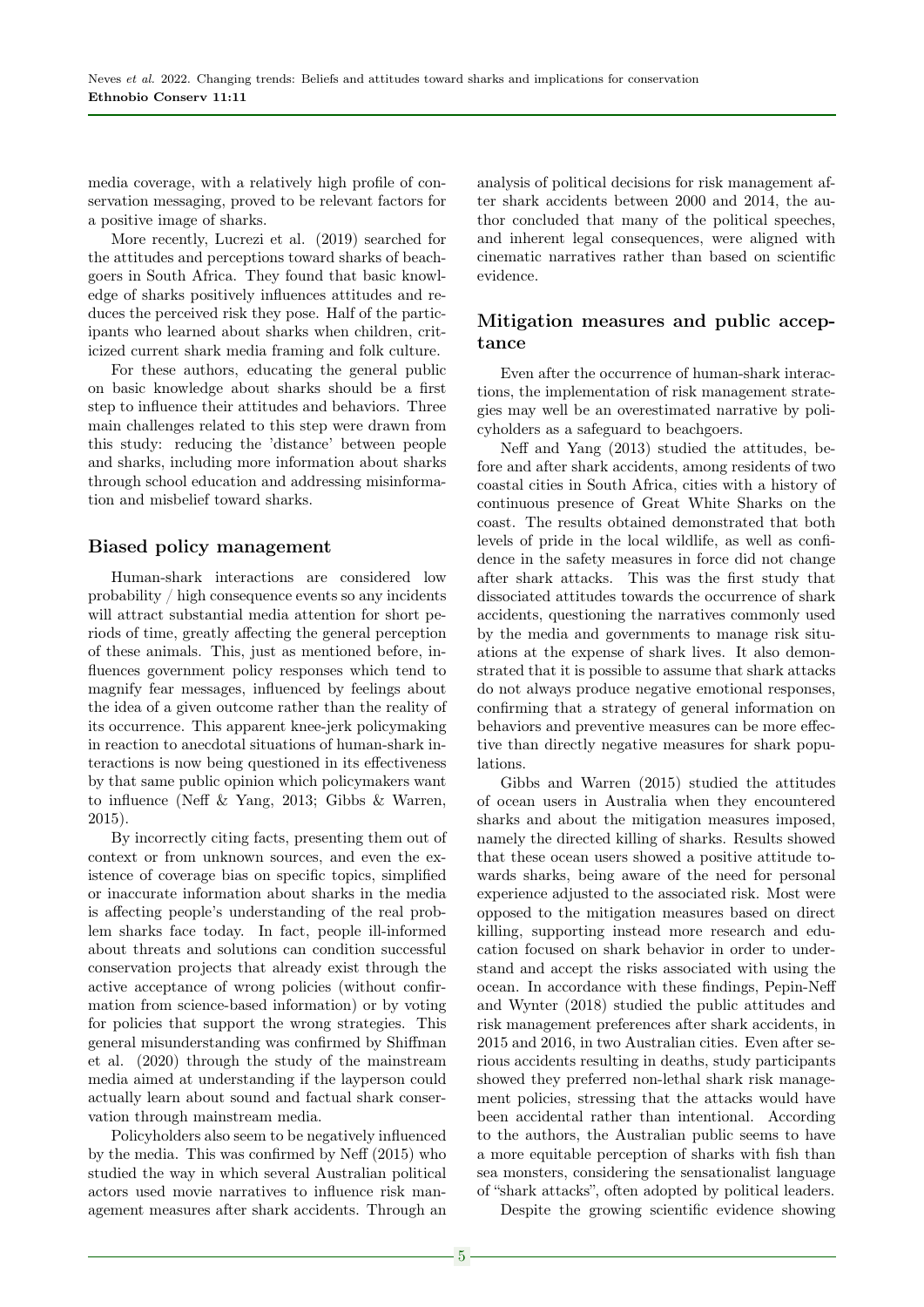that a major issue in shark conservation is in the way we look at and act towards the shark and not in the negative impact the shark objectively has on humans (human-shark interaction), the misunderstanding about which management and conservation policies should be implemented, and which may work best in certain situations, remains.

#### Slow but growing awareness

Even though negative attitudes toward sharks are still dominant, there is growing evidence that things may be slowly changing (Mazzoldi et al., 2019) and a gradual but clear shift toward appreciation for sharks can be seen through analysis of popular media.

In a Whatmough et al. (2011) study where the authors analyzed the content of 94 water sport-related magazines dated between 1953 and 2006, significant changes in diver and recreational fishermen's attitudes towards sharks were noted over time. A shift was noted in the value they placed in the shark, increasing over time the perceived value in their existence in the wild and a lowering value of catching them.

Over the last 20 years we have seen a change in the narrative of nature documentaries, markedly defined by scientific facts about sharks (Mazzoldi et al., 2019). Discovery Channel's Shark Week, a program that has been running every year since 1988, is an essential television event in western society, annually bringing together tens of millions of viewers in more than 70 countries (Hibberd, 2014; Hamedi, 2014). Evans (2015) carried out a content analysis study on Shark Week's programming between 2001 and 2012, where he confirmed an increase in the presence of scientific and conservation content from 2010, although numerous narrative elements that continued to be used to present sharks as deadly predators, reinforcing the negative and prejudiced idea of these fish.

# The future in the making

Despite an overall media focus on misinformed facts, interventions promoting integrated nature and digital-based activities are now being drawn that hope to appeal to an ever-growing digital-media-oriented youth (Larson et al., 2019; Edwards & Larson, 2020). These interventions make use of engaging communication strategies and using technology-enhanced learning approaches, among others.

Another effective tool in changing the perceptions of many species with associated prejudices is the longterm exposure to documentaries and other forms of mass streaming tools. Although today it may seem otherwise, cetaceans, like whales and dolphins, were once vilified. There are countless historical records where whales were perceived as synonyms for danger

in the sea (Bearzi et al., 2010). According to Mazzoldi et al. (2019), 1851 Herman Melville's Moby Dick novel initiated an attitudinal change in relation to this group of charismatic marine animals. Later, with the use of other communication and awareness tools, such as television and subsequent documentaries, there was a change in public perception of these animals. Since then, the perception of these marine animals has moved to a universe of scientific interest and the need for protection. A similar change in perception has also occurred with dolphins. Although historical records are not as negative as with whales, dolphins did not enjoy the positive status they have today. Although they were not perceived as a danger to man, they were often considered pests for fishing. They were, therefore, targeted for capture or extermination, due to their role as predators of other fish (Bearzi et al., 2004).

We may also hope to find allies where they are least expected. Balmford et al. (2002) tested children's knowledge of natural and unnatural history. These authors found that children between the ages of 4 to 11 recognized and described human-made characters (Pokémon 'species') with more detail and ease than those drawn from the local and national wildlife. These findings give conservationists some very interesting food-for-thought. The use of likable animated but man-made species as tools for connecting students with animals may be more effective than the use of biologically accurate images of species found in nature. Even though, to our knowledge, no specific study was done with sharks, there is a path yet to be explored.

# Other stakeholders involved

As mentioned before, evidence shows that increasing knowledge directly relates to more positive attitudes toward sharks. Aside from the 'shark' concept featuring anatomical and ecological examples in biology classes, formal school education has not been identified as a sound source for shark-specific information (e.g., Tsoi et al., 2016, Giovos et al., 2021). For the last decades, different social players (aquariums, ENGO's, etc.) have been working, individually or collaboratively, to change the laymen's perception of sharks aiming to protect them. Aquariums worldwide have a tremendous potential to educate and engage in conservation, as well as helping to invert some erroneous concepts. With more than 700 million visitors every year (WAZA, 2005), the majority of these institutions strongly embrace conservation education while offering visitors unique and different educational experiences when compared to the traditional and more formal learning experiences (Belle, 1982; Colardyn & Bjornavold, 2004). This strategy also allows visitors a close visual or physi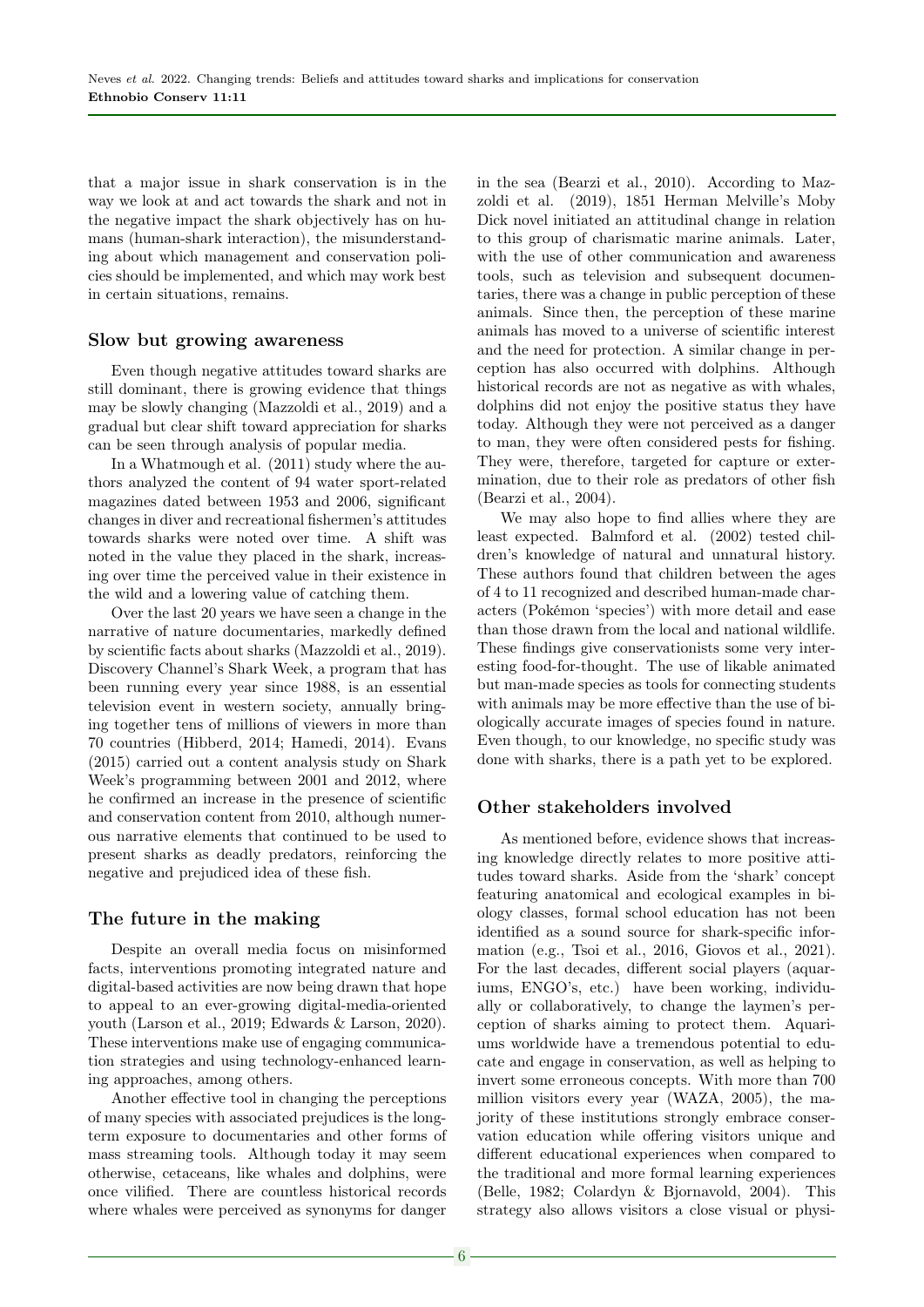cal contact with many species, among them sharks, properly planned and available for interpretation or complementing formal education methods, thus contributing to an increase of species-driven conservation awareness (Ogden & Heimlich, 2009; Packer & Ballantyne, 2010). Even though individual zoos and aquariums may deploy their daily activities independently, there are several concerted international efforts focusing on sharks. These efforts, many times in the form of international campaigns, involve governments, ENGOs and schools in strategic and crosssector synergies. And though communication strategies are changing, such as adopting the IUCN's 'Love, not loss' approach, these institutions are still struggling to find ways to, effectively and consistently, reframe laymen's shark-view with the true nature of sharks. One recent study conducted by Pepin-Neff and Wynter (2018a) showed that this is, in fact, possible. By priming aquarium goers with different messages to test a possible reduction of perceived fear of sharks, they found very promising results. Priming visitors before entering a 'shark-tunnel' with sciencebased education messages, common to many facilities worldwide and by attempting to lower the threat perception with the use of science-based information (e.g., only a very small percentage of shark species are known to bite humans), did not reduce the visitors' perception of sharks as sources of threat and fear. Conversely, by priming visitors with messages highlighting qualities having nothing to do with a shark's hunting abilities and adaptations (e.g. science-based information), as well as their lack of intention to prey on humans, fear significantly decreased thus exposing a subtle communication strategy to change attitudes toward sharks. In sum, research has shown that the more knowledge people have about sharks and their perceived importance to the marine ecosystem, the more favorable attitudes and pro-conservation intentions they possess (e.g., O'Bryhim & Parsons, 2015) and contributions may come from other indirect stakeholders.

# Conclusion and agenda for future research

Current research on beliefs, knowledge and attitudes toward sharks lead us to believe that there is an ongoing trend toward the conservation of shark populations. Today, there seems to be a dichotomy between perspectives in the western world. While some countries are showing signs of a social transformation from protection 'from' to 'for' sharks (e.g., UK: Friedrich et al. 2014; Australia: Pepin-Neff & Wynter, 2018a), others are yet far from these shift and still perceive sharks as sources of fear and danger (e.g., Hong Kong: Tsoi et al., 2016; Peru: López et al.,

2018). This transition from bad to good/needed is due to our increasing comprehension of the many psychological factors involved in decision making, risk management, public awareness and science-based knowledge. As Neff (2015) remarks, we live in a world evermore connected, where the emotional perception of multiple, frequent and clustered events is unlimited. The overwhelming amount of news, social networks and other communication tools enhance the way people perceive the frequency and intentionality of interconnected events, increasing the public's anxiety and driving national and local policy makers to immediate and, yet to be determined, effective actions to the associated risk. In the end, shark populations are those that really suffer in the long run.

As sharks are culturally constructed objects, we believe that there is a clear need to deepen the knowledge of their social representations, a very little explored area, allowing access to information about our collective and shared perception. Expanding and detailing these social representations will allow explaining and substantiating opinions and behaviors, useful to improve the effectiveness of many conservation approaches. Moving from theory to practice, we propose that by selecting specific representations (positive and congruent to the aimed message), it is possible to avoid dissonant messages from the current social dialog. As social representations are not fixed in time, these selected messages, to be included in communication campaigns and education strategies, may lead to a change in the perception of sharks in the long run. In addition, and as these animals trigger strong emotional reactions, studying the psychological underpins of the shark's negative stereotype, which often lead to unwanted attitudes and behaviors, is also of fundamental importance. On a practical perspective, by acknowledging the mixed stereotype of sharks (Neves et al., 2021a), the use of strategies to enhance the warm perception of them may lead to more empathetic emotions and thus more positive emotional reactions. This could be done through the use of a careful anthropomorphic approach when communicating about sharks. As mentioned by Chan (2012), through the use of anthropomorphic features such as attributing human names to the characters, emphasizing unique personalities, social nature, and rich mental and emotional life, it is possible to create greater public interest in their conservation. The authors also argue that the existence of a gendered stereotype (Neves et al., 2021) is of foremost importance to any communication approach. As social role theory posits, sharks being perceived as male social elements carry with them a set of stereotypical perceptions contrary to the aimed conservation messaging. If opting for communicating through storytelling, the use of key characters displaying warm traits instead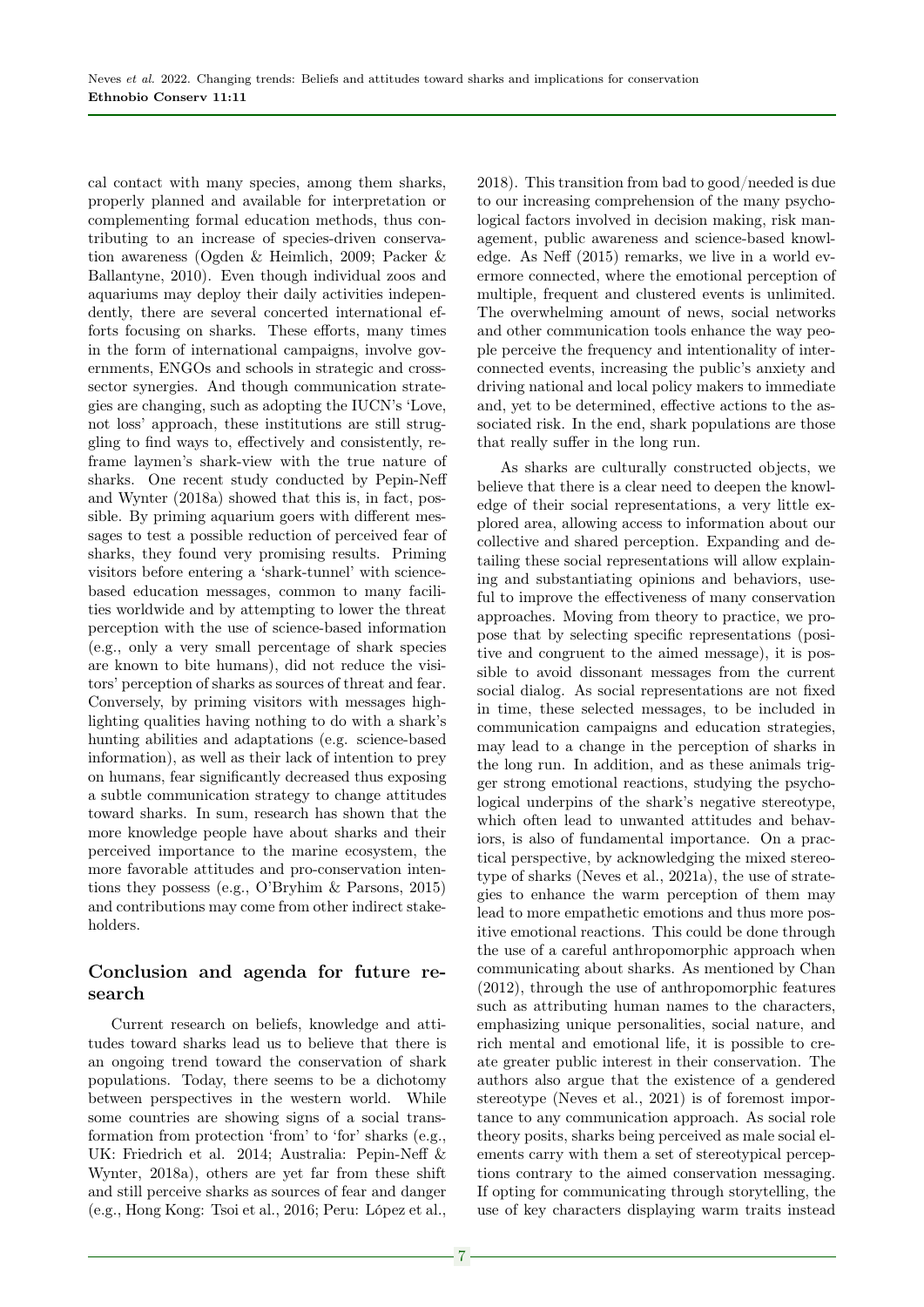of the already marked agentic perception, could help nudge the emotional component of attitudes and the willingness to participate in conservation actions. As sharks are usually portrayed as solitary animals detached from human presence, we also argue that it would be beneficial to add humans and sharks in the same frame in future communication strategies and education approaches. This would work in addition to other measures to encourage a slow but consistent stereotype change.

It is also important to continue to acknowledge the weight that knowledge has on attitude formation and, consequently, its implication on future conservation strategies. Education of new generations, outlining strategies tailored to different age-groups, and using regional social norms to facilitate the integration of new conservation messages, should be considered.

Lastly, but not of least importance, aquariums and other ENGO's focused on non-formal and informal education approaches should also have in mind that most current awareness strategies may well be stereotype maintainers. Contextualizing the shark through its biology and ecology may not add much for changing its resilient stereotype and inherent prejudice, as noted by Pepin-Neff & Winter (2018a). Oftentimes, by embracing the shark's unique and extraordinary biological characteristics, it may only be reinforcing its competence and adaptability, giving rise to some cognitive dissonance when appealing to its conservation. We argue that leveraging the social aspects of sharks, instead of the biology and ecology facts, should bring benefits to the overall perception of these animals. There is, however, a thin line to be taken into account. A common message of many aquariums is to highlight the non-dangerous nature of sharks (which, although scientifically sound, is nevertheless a counternormative message) and this may well be inducing the same cognitive dissonance to the target audience and, thus, be ineffective in the long run.

In sum, history has shown that it is possible to reverse the current social perspective of some animals. Cetaceans (Mazzoldi et al., 2019) and manatees (Goedeke, 2004) are good examples of such shifts in public opinion and conservation efforts. As for sharks, increased education, different communication strategies and a growing awareness in some media outlets and policyholders are, no doubt, working toward their sustainability and conservation, despite the long way still to go.

#### CONFLICT OF INTEREST

No potential competing interest was reported by the authors.

#### FUNDING

This work was funded by national funds through FCT - Fundação para a Ciência e a Tecnologia - as part the project CIP -  $\text{Ref}^a$  UID/PSI/04345/2020

#### REFERENCES

Acuña-Marrero D, de la Cruz-Modino R, Smith AN, Salinas-de-León P, Pawley MD, Anderson MJ (2018) Understanding human attitudes towards sharks to promote sustainable coexistence. Marine Policy 91:122-128.

Albert C, Luque GM, Courchamp F (2018) The twenty most charismatic species. PloS one 13(7):e0199149.

Balmford A, Clegg L, Coulson T, Taylor J (2002) Why conservationists should heed Pokémon. Science 295(5564):2367-2367.

Batt S (2009) Human attitudes towards animals in relation to species similarity to humans: a multivariate approach. Bioscience horizons 2(2):180-190.

Bearzi G, Holcer D, Notarbartolo di Sciara G (2004) The role of historical dolphin takes and habitat degradation in shaping the present status of northern Adriatic cetaceans. Aquatic Conservation: Marine and Freshwater Ecosystems 14(4):363- 379.

Bearzi G, Pierantonio N, Bonizzoni S, Notarbartolo di Sciara, G, Demma M (2010) Perception of a cetacean mass stranding in Italy: the emergence of compassion. Aquatic Conservation: Marine and Freshwater Ecosystems 20(6):644-654.

Belle TJ (1982) Formal, Non Formal and Informal Education: A Holistic Perspective on Lifelong Learning. International Review of Education 28(2):159–175.

Boissonneault MF (2011) Predator or scapegoat? The Australian Grey Nurse Shark through the public lens. Australian Zoologist 35(3):534-543.

Boissonneault MF, Gladstone W, Scott P, Cushing N (2005) Grey nurse shark human interactions and portrayals: a study of newspaper portrayals of the grey nurse shark from 1969-2003. Electronic Green Journal 1(22).

Bryant J, Thompson S, Finklea BW (2012) Fundamentals of Media Effects  $(2^{nd}$  Edition). Long Groove, IL: Waveland Press Inc.

Castro JI (2013) Historical knowledge of sharks: Ancient science, earliest American encounters,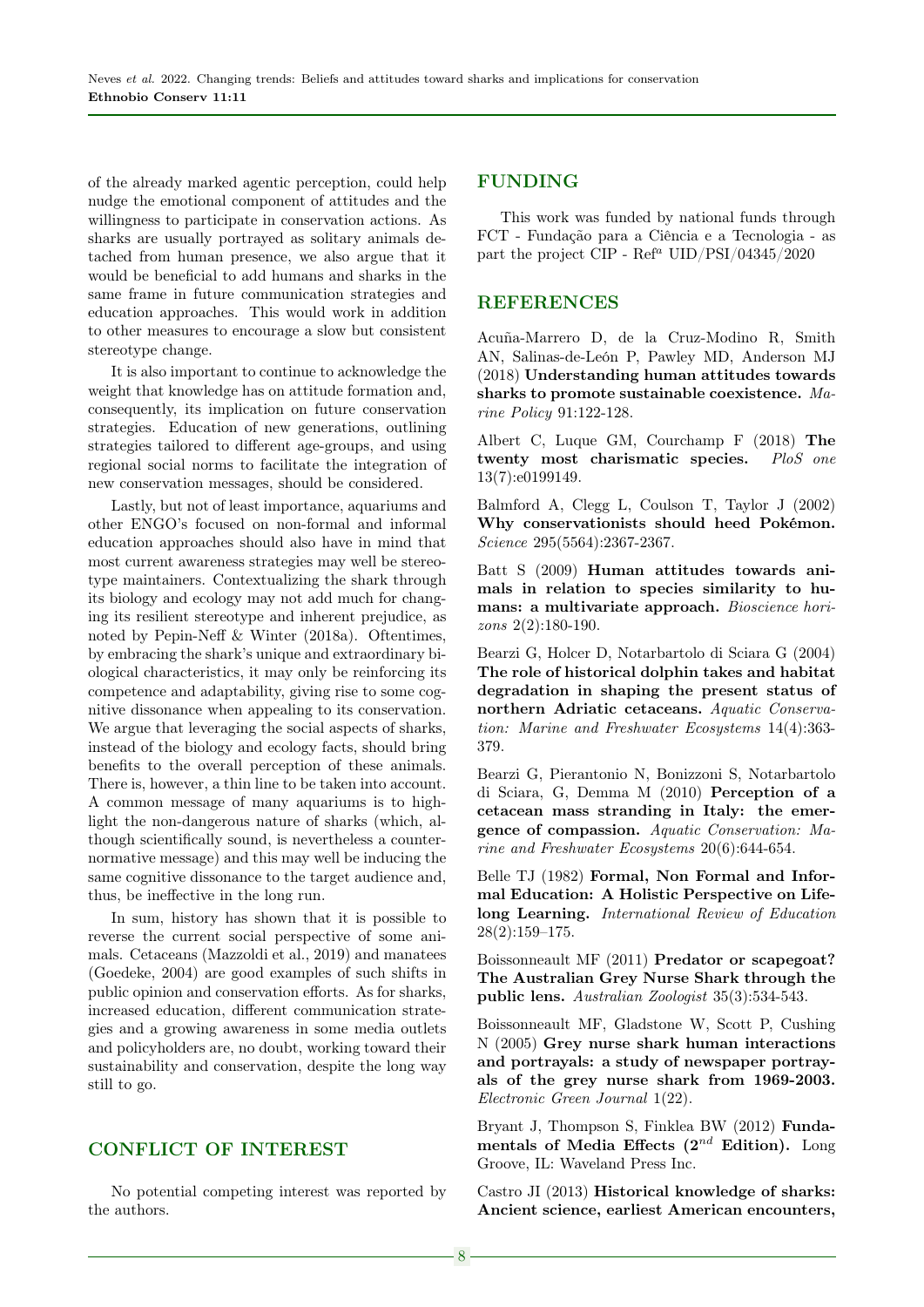and American science, fisheries, and utilization. Marine Fisheries Review 75(4):1-26.

Chan AAH (2012) Anthropomorphism as a conservation tool. Biodiversity and Conservation 21(7):1889-1892.

Colardyn D, Bjornavold J (2004) Validation of Formal, Non-Formal and Informal Learning: policy and practices in EU Member States. European Journal of Education 39(1):69-89.

Coppleson VM (1958) Shark Attack. Angus & Robertson. Côté IM, Darling ES (2018) Scientists on Twitter: Preaching to the choir or singing from the rooftops? Facets  $3(1):682-694$ .

Courtney V (1962) Perth and all this! Sydney: Halstead Press.

Davidson LN, Krawchuk MA, Dulvy NK (2016) Why have global shark and ray landings declined: improved management or overfishing? Fish and Fisheries 17(2):438-458.

Dulvy NK, Fowler SL, Musick JA, Cavanagh RD, Kyne PM, Harrison LR, ... White WT (2014) Extinction risk and conservation of the world's sharks and rays. elife 3:e00590.

Edwards RC, Larson BM (2020) When screens replace backyards: strategies to connect digitalmedia-oriented young people to nature. Environmental Education Research 1-19.

Evans S (2015) Shark Week and the rise of infotainment in science documentaries. Communication Research Reports 32(3):265-271.

FAO (2014) The State of World Fisheries and Aquaculture 2014. Food and Agriculture Organization of the United Nations, Rome.

Friedrich LA, Jefferson R, Glegg G (2014) Public perceptions of sharks: gathering support for shark conservation. Marine Policy 47:1-7.

Garla RC, Freitas RH, Calado JF, Paterno GB, Carvalho AR (2015) Public awareness of the economic potential and threats to sharks of a tropical oceanic archipelago in the western South Atlantic. Marine Policy 60:128-133.

George KA, Slagle KM, Wilson RS, Moeller SJ, Bruskotter JT (2016) Changes in attitudes toward animals in the United States from 1978 to 2014. Biological Conservation 201:237-242.

Gibbs L, Warren A (2015) Transforming shark hazard policy: learning from ocean-users and shark encounters in Western Australia. Marine Policy 58:116-124.

Giovos I, Barash A, Barone M, Barría C, Borme D, Brigaudeau C, ... & Mazzoldi C (2021) Understanding the public attitude towards sharks for improving their conservation. Marine Policy 134:104811.

Goedeke T (2004) In the eye of the beholder: Changing social perceptions of the Florida manatee. Society & Animals 12(2):99-116.

Hamedi S (2014) Discovery's 'Shark Week' reels in viewers, sets records among key demos (In: Los Angeles Times 2021) Los Angeles Times [[https://www.](https://www.latimes.com/entertainment/envelope/cotown/la-et-ct-shark-week-ratings-20140819-story.html) [latimes.com/entertainment/envelope/cotown/](https://www.latimes.com/entertainment/envelope/cotown/la-et-ct-shark-week-ratings-20140819-story.html) [la-et-ct-shark-week-ratings-20140819-story.](https://www.latimes.com/entertainment/envelope/cotown/la-et-ct-shark-week-ratings-20140819-story.html) [html](https://www.latimes.com/entertainment/envelope/cotown/la-et-ct-shark-week-ratings-20140819-story.html)] Accessed August 11 2021.

Hardiman N, Burgin S, Shao J (2020) How sharks and shark–human interactions are reported in major Australian newspapers. Sustainability 12(7):2683.

Hibberd J (2014) Shark Week reels in fewer viewers, yet catches record demos (In: Entertainment Weekly 2021). Entertainment Weekly. [[http://insidetv.ew.com/2014/08/11/](http://insidetv.ew.com/2014/08/11/shark-week-2014-ratings) [shark-week-2014-ratings](http://insidetv.ew.com/2014/08/11/shark-week-2014-ratings)] Accessed August 11 2021.

Kellert SR, Berry JK (1980) Knowledge, Affection and Basic Attitudes Toward Animals in American Society: Phase III. Washington, DC: US Fish and Wildlife Service.

Kellert SR, Westervelt MO (1983) Children's Attitudes, Knowledge and Behaviors Toward Animals. Children's Environments Quarterly 1:8-11.

Kidd LR, Gregg EA, Bekessy SA, Robinson JA, Garrard GE (2018) Tweeting for their lives: Visibility of threatened species on twitter. Journal for Nature Conservation 46:106-109.

Kretser HE, Curtis PD, Francis JD, Pendall RJ, Knuth BA (2009) Factors affecting perceptions of human–wildlife interactions in residential areas of northern New York and implications for conservation. Human Dimensions of Wildlife 14(2):102-118.

Larson LR, Szczytko R, Bowers EP, Stephens LE, Stevenson KT, Floyd MF (2019) Outdoor time, screen time, and connection to nature: Troubling trends among rural youth? Environment and Behavior 51(8):966-991.

Le Busque BR, Roetmen P, Dorrian J, Litchfield C (2019) An analysis of Australian news and current affairs program coverage of sharks on Facebook. Conservation Science and Practice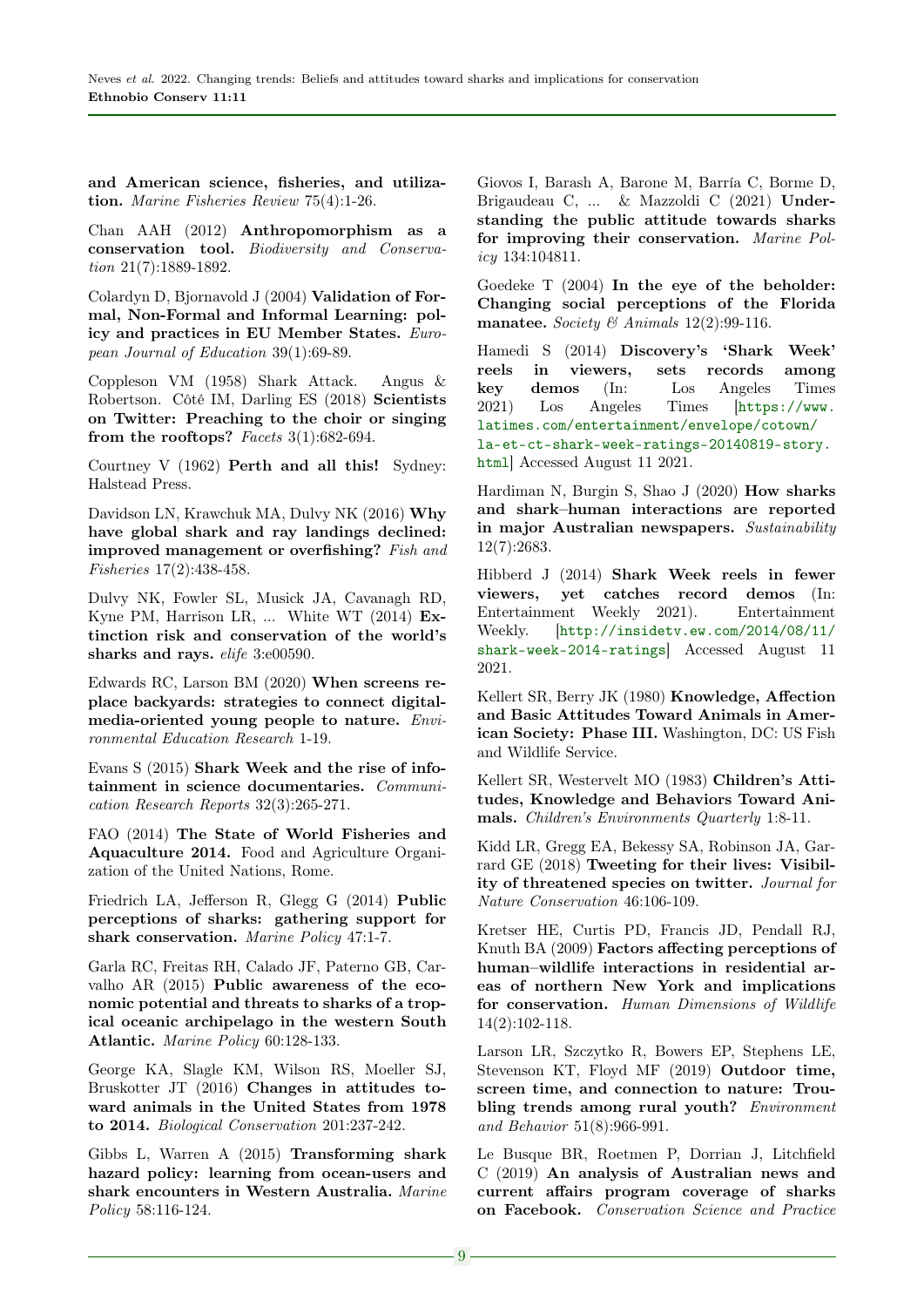#### e111:1-14.

Le Busque B, Dorrian J, Litchfield C (2021a) The impact of news media portrayals of sharks on public perception of risk and support for shark conservation. Marine Policy 124:104341.

Le Busque B, Roetman P, Dorrian J, Litchfield C (2021b) People's fear of sharks: a qualitative analysis. Journal of Environmental Studies and Sciences 1-8.

López de la Lama R, de la Puente S, Riveros JC (2018) Attitudes and misconceptions towards sharks and shark meat consumption along the Peruvian coast. PloS one 13(8):e0202971.

Lucrezi S, Ellis S, Gennari E (2019) A test of causative and moderator effects in human perceptions of sharks, their control and framing. Marine Policy 109:103687.

Mazzoldi C, Bearzi G, Brito C, Carvalho I, Desiderà E, Endrizzi L, ... MacDiarmid A (2019) From sea monsters to charismatic megafauna: Changes in perception and use of large marine animals. Plos one 14(12):e0226810.

McCagh C, Sneddon J, Blache D (2015)Killing sharks: The media's role in public and political response to fatal human–shark interactions. Marine Policy 62:271-278.

McCauley DJ, Micheli F, Young HS, Tittensor DP, Brumbaugh DR, Madin EM, ... Worm B (2010) Acute effects of removing large fish from a near-pristine coral reef. Marine Biology 157(12):2739-2750.

Muter BA, Gore ML, Gledhill KS, Lamont C, Huveneers C (2013) Australian and US news media portrayal of sharks and their conservation. Conservation Biology 27(1):187-196.

Neff C (2015) The Jaws Effect: How movie narratives are used to influence policy responses to shark bites in Western Australia. Australian journal of political science 50(1):114-1.

Neff CL, Yang JY (2013) Shark bites and public attitudes: policy implications from the first before and after shark bite survey. Marine Policy 38:545-547.

Neff C, Hueter R (2013) Science, policy, and the public discourse of shark "attack": a proposal for reclassifying human–shark interactions. Journal of environmental studies and sciences 3(1):65-73.

Neves JP, Monteiro RC (2014) How full is your luggage? Background knowledge of zoo visitors regarding sharks. Environmental Education Research 20(3):291-312.

Neves J, Giger JC, Piçarra N, Alves V, Almeida J (2021) Social representations of sharks, perceived communality, and attitudinal and behavioral tendencies towards their conservation: An exploratory sequential mixed approach. Marine Policy 132:104660.

Neves J, Pestana J, Giger JC (2021a) Applying the Stereotype Content Model (SCM) and BIAS Map to Understand Attitudinal and Behavioral Tendencies Toward the Conservation of Sharks. Anthrozoös 1-21.

O'Bryhim JR, Parsons ECM (2015) Increased knowledge about sharks increases public concern about their conservation. Marine Policy 56:43-47.

Ogden J, Heimlich JE (2009) Why focus on zoo and aquarium education? Zoo Biology 28:357–360.

Ostrovski RL, Violante GM, de Brito MR, Valentin JL, Vianna M (2021) The media paradox: influence on human shark perceptions and potential conservation impacts. Ethnobiology and Conserva*tion*  $10(12):1-15$ .

Packer J, Ballantyne R (2010) The role of zoos and aquariums in education for a sustainable future. New Directions for Adult and Continuing Education 127:25–34.

Pacoureau N, Rigby CL, Kyne PM, Sherley RB, Winker H, Carlson JK, ... Dulvy NK (2021) Half a century of global decline in oceanic sharks and rays. Nature 589(7843):567-571.

Parsons ECM, Shiffman DS, Darling ES, Spillman N, Wright AJ (2014) How twitter literacy can benefit conservation scientists. Conservation Biology 28(2):299-301.

Pepin-Neff CL (2019) Flaws: Shark Bites and Emotional Public Policymaking. Springer.

Pepin-Neff CL, Wynter T (2018a) Reducing fear to influence policy preferences: an experiment with sharks and beach safety policy options. Marine Policy 88:222-229.

Pepin-Neff C, Wynter T (2018b) Shark bites and shark conservation: an analysis of human attitudes following shark bite incidents in two locations in Australia. Conservation Letters 11(2):e12407.

Rugen B (2013) Monsters and addicts: A critical discourse analysis of shark representations in